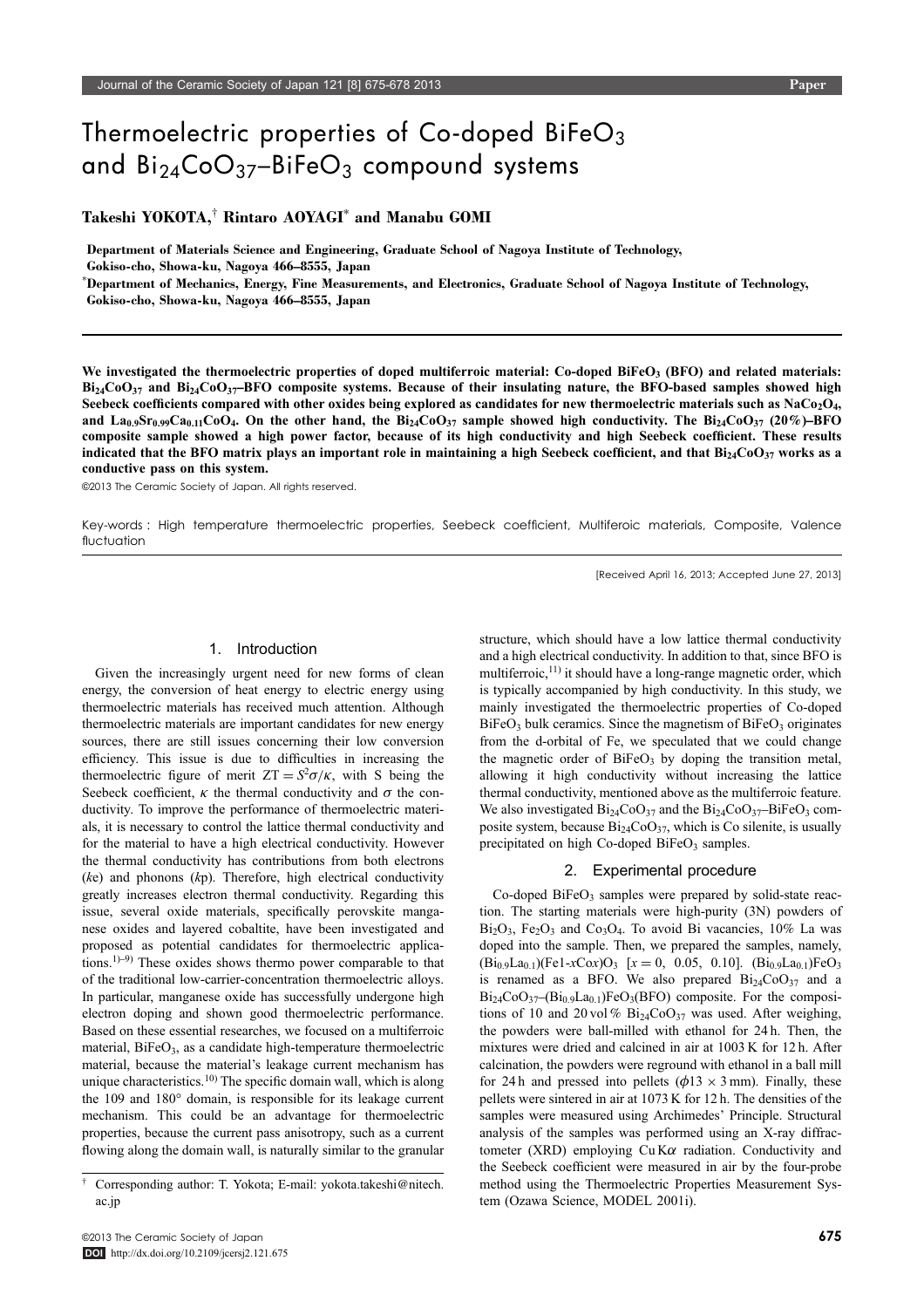#### 3. Results and discussion

The relative density of all samples except pure BFO was about 90%. The relative density of BFO was about 86%. Figure 1 shows XRD patterns of the samples. All diffraction patterns were identified as BFO or  $Bi_{24}CoO_{37}$ . Since  $Bi_{24}CoO_{37}$  was observed in the XRD patterns of Co-doped BFO samples, we know that not all Co is substitutionally dissolved into BFO. The inset of Fig. 1 shows an enlarged view around the angle from 31 to 34° of the Co-doped BFO. It is clear that the diffraction patterns were shifted to a negative diffraction angle compared with undoped BFO. The peak shift of the Co-doped (5%) sample was larger than that of the Co-doped (10%) sample. This may be explained by the existence of the  $Bi_{24}CoO_{37}$  precipitation or a magnetic agglutination for reducing a binding energy.<sup>12),13)</sup> From these results, there is a solid solubility limitation below 5%. Although  $Bi<sub>24</sub>CoO<sub>37</sub>$  precipitation was observed in all Co-doped samples, it was revealed that some of the Co should be dissolved into the  $BiFeO<sub>3</sub>$  matrix from this peak shift. We also estimated the lattice parameter of the Co-doped samples from the diffraction patterns. The a-axis values of BFO and Co-doped BFO (5 and 10%) were about 5.5730, 5.5821, and 5.5793 Å. The  $c$ -axis values of BFO and Co-doped BFO (5 and 10%) were about 13.8274, 13.8542, and 13.844 Å. The Fe site in BFO has 6 coordinates. In addition to that, Lyubutin et. al. found that the Fe spin state of ferromagnetic BiFeO<sub>3</sub> is high.<sup>14)</sup> In fact, our sample showed hysteresis in its magnetization curve. Therefore, Fe should exist as a high spin state with a valence state of  $3+$  or  $2+$ . Taking into account the coordination, the Fe spin state, and Shannon's effective iconic radius, Fe  $(3+)$  and Fe  $(2+)$  would be 0.645 and 0.78 Å, respectively.<sup>15)</sup> Co also exists as a high spin state in  $BiCoO<sub>3</sub>$ .<sup>16)</sup> If Co exists as a  $Co^{3+}$  (0.61 Å), the d-spacing would not be expanded. Therefore, Co should exist as Co  $(2+)$  with a high spin state in the BFO lattice.

Figure 2 shows the conductivity of those samples. The undoped BFO showed constant conductivity against measure-



Fig. 1. X-ray diffraction patterns of the Co-doped  $(0, 5, 10\%)$  BiFeO<sub>3</sub>,  $Bi<sub>24</sub>CoO<sub>37</sub>$  and  $Bi<sub>24</sub>CoO<sub>37</sub>$  (10, 20%)–BFO composite system. Inset showed enlarged view of the Co-doped sample at around 30–34°.

ment temperatures. The Co-doped sample showed high conductivity compared with the undoped samples above 735 K. However, the conductivity was barely changed with increases in Co content. This means that the amount of Co had already reached the solid solubility limitation. Therefore, the conductivity doesn't change further with the increased Co concentration. From the results of XRD patterns, Co could exist as a valence state of 2+. But with the increases of the Co content, the diffraction patterns shifts became smaller. We are still under investigating the origin of the relationship between the lattice change and conductivity. The  $Bi_{24}CoO_{37}$  sample showed the highest conductivity among the samples. The composite samples showed lower conductivity than the undoped BFO sample. The conductivity increased with the increase of the amount of  $Bi_{24}CoO_{37}$ . Since the thermal activation energy  $(E_a)$  of each composite sample estimated using Arrhenius plots is about 0.66 eV, the origin of the carrier in those samples should be the same. However, the conductivity behavior of composite samples is not the same as the combined conductivity with silenite ( $E_a = 0.92$ ) eV) and BFO ( $E_a = 0.18$  eV). Therefore, a different impurity state from silenite or BFO was formed in the composite sample. Although no other diffraction pattern except those of silenite and BFO was observed in the XRD patterns, this could originated from the intermediate phase between Sillenite and BFO interface due to inter-diffusion. $17$ )

Figure 3 shows Seebeck coefficient of those samples. All sample showed positive sign in Seebeck coefficient. This means majority carrier of those samples is p-type. In the case of BFO, Bi vacancies are responsible for this conduction type.<sup>18)</sup> Most of samples showed high Seebek coefficient except  $Bi_{24}CoO_{37}$ 



Fig. 2. Electrical conductivity of the Co-doped  $(0, 5, 10\%)$  BiFeO<sub>3</sub>,  $Bi_{24}CoO_{37}$  and  $Bi_{24}CoO_{37}$  (10, 20%)–BFO composite system.



Fig. 3. Seebeck coefficient of the Co-doped  $(0, 5, 10\%)$  BiFeO<sub>3</sub>,  $Bi_{24}CoO_{37}$  and  $Bi_{24}CoO_{37}$  (10, 20%)–BFO composite system.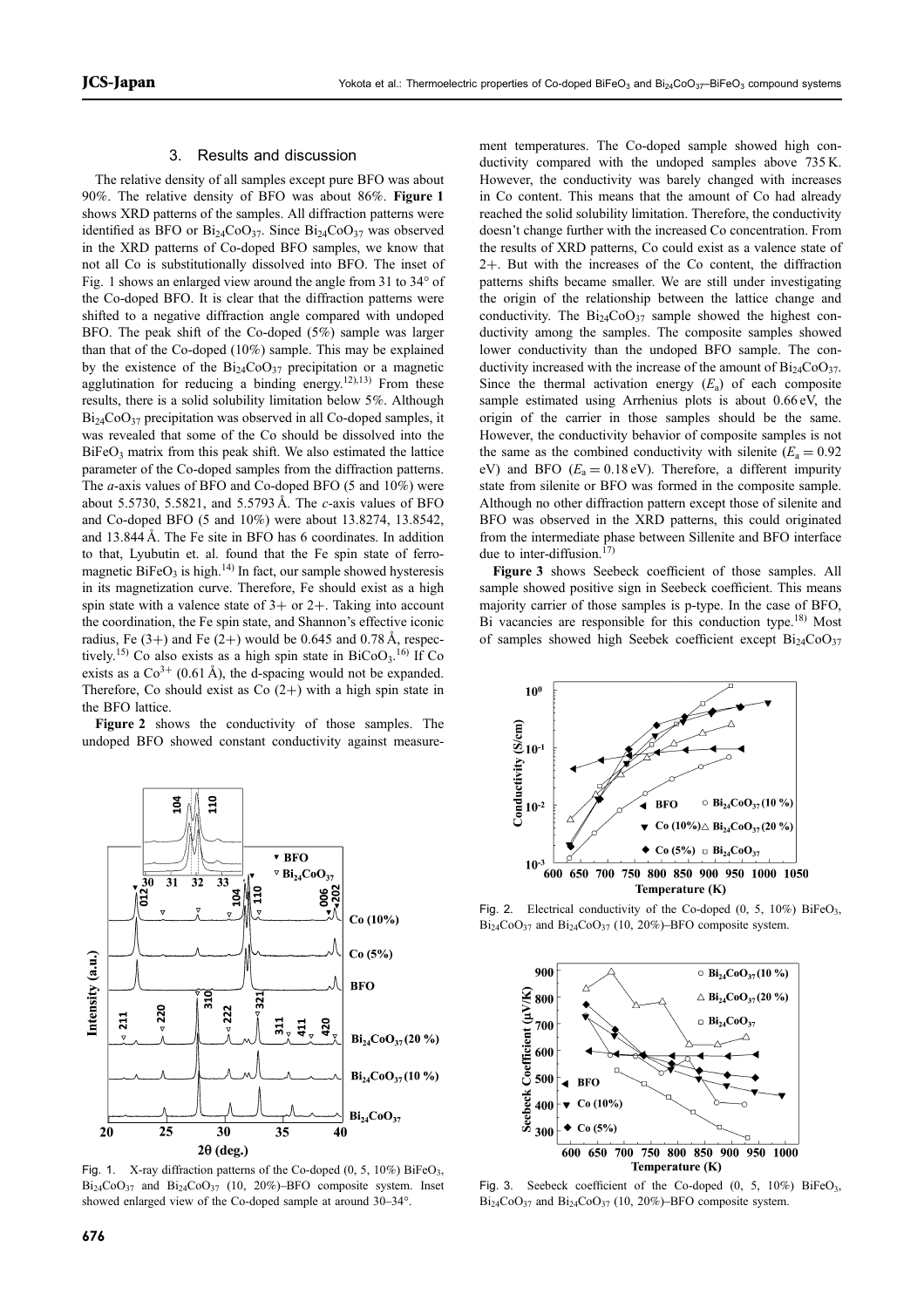



Fig. 4. SEM images of the sample of (a)  $Bi_{24}CoO_{37}$  (10%)–BFO and (b)  $\text{Bi}_{24}\text{CoO}_{37}$  (20%)-BFO composite system. Accelerate voltage is 30 kV. Magnification is 10,000.

compared with other oxide as a candidate of new thermoelectric materials such as NaCo<sub>2</sub>O<sub>4</sub>, and La<sub>0.9</sub>Sr<sub>0.99</sub>Ca<sub>0.11</sub>CoO<sub>4</sub>. It is more likely due to its insulating nature of BFO matrix, which is low electric thermal conductivity. The Seebeck coefficient decrease with the increase of the temperature. This behavior is opposite tendency, which is explained by following equation as shown in Eq. (1).

$$
S = k/e\{ln(N/c) + A\}
$$
 (1)

k: Boltzman constant, A is a constant, and N is the effective density of state.

The effective density of state can be expressed by Eq. (2)

$$
N = 2(2\pi m_e kT/h^2)^{3/2}
$$
 (2)

where  $m_e$  is the electron effective mass, h is the Plank constant, and T is the temperature. Although the relationship by which conductivity increases and Seebeck coefficient decreases is explained by the above equation, this tendency differs depending on the sample. For example, the conductivity of the 10% composite sample is lower than that of the 20% composite sample. However, the Seebeck coefficient is opposite. One possible reason is its composite structure. Since the matrix of the sample is BFO, the electric thermal conductivity should be low. Even when the structural advantage is taken into account, the reason for the high Seebeck coefficient of the 20% composite sample is still unclear. Figure 4 shows SEM images of the 10 and 20% composite samples. There is no significant difference between the two samples. To emphasize the point, the micro structure of the 10% sample seems to be melting. Although we are still investigating the details of this behavior, the existence of grain boundary in the 20% composite sample might assist to prevent thermal conduction.<sup>19),20)</sup>

Figure 5 shows the power factor (PF) of those samples. The PF of the Co-doped sample suddenly increases above the 740 K and gradually increase above 800 K. Since the conductivity of the Co-doped sample also suddenly increases at around same temperature as shown in Fig. 2, the conductivity change is responsible for this sudden change. However, the conductivity of the Co-doped sample doesn't change much above 800 K. There-



Fig. 5. Power factors of the Co-doped  $(0, 5, 10\%)$  BiFeO<sub>3</sub>, Bi<sub>24</sub>CoO<sub>37</sub> and  $Bi_{24}CoO_{37}$  (10, 20%)-BFO composite system.

fore, change in the Seebeck coefficient is responsible for the PF of the Co-doped sample above 800 K. In addition to that, Co (5%) doped BFO showed the highest PF, which is about  $12 \mu W/mK^2$  at 950 K. Although the PF became lower with the increase of Co content, it is still 5 times larger than that of nondoped BFO. On the other hand, the 20% composite sample also showed high PF compared with non-doped BFO. The composite sample and  $Bi<sub>24</sub>Co<sub>37</sub>$  has same temperature dependence of PF. This dependence is due to the conductivity change, because those samples showed 100 times changes in the conductivities within a measurement temperature as shown in Fig. 3.

### 4. Conclusions

We investigated thermoelectric properties of Co-doped BFO, the  $Bi_{24}CoO_{37}$  and  $Bi_{24}CoO_{37}$ -BFO composite system. XRD patterns revealed that all samples are identified as a Co-doped BFO,  $Bi<sub>24</sub>CoO<sub>37</sub>$  and BFO-Bi<sub>24</sub>CoO<sub>37</sub> composite. All sample showed positive sign in Seebeck coefficient, which means majority carrier of those samples is p-type. Most of samples showed high Seebek coefficient above  $400 \mu \text{V/K}$  except  $\text{Bi}_{24}\text{CoO}_{37}$ . On the other hand,  $Bi_{24}CoO_{37}$  has the highest conductivity among the sample. From this results, BFO matrix play an important role for keeping high Seebeck coefficient and  $Bi_{24}CoO_{37}$  works as a conductive pass on this system. Co (5%)-doped BFO and 20% composite sample showed high PF among the samples.

Acknowledgments This work was supported in part by a Grantin-Aid for Young Scientists (A) (23686094) from the Japan Society for the Promotion of Science (JSPS) and the JSPS International Training Program (ITP), "Young Scientist-Training Program for World Ceramics Network", and in part by a grant from the Institute of Ceramics Research and Education, NITECH.

#### References

- 1) I. Terasaki, Y. Sasago and K. Uchinokura, Phys. Rev. B, <sup>56</sup>, R12685-R12687 (1997).
- 2) I. Matsubara, Y. Zhou, T. Takeuchi, R. Funahashi, M. Shikano, N. Murayama, W. Shin and N. Izu, J. Ceram. Soc. Japan, <sup>111</sup>, 238241 (2003).
- 3) S. Ohta, T. Nomura, H. Ohta and K. Koumoto, J. Appl. Phys., 97, 034106-034109 (2005).
- T. Okuda, K. Nakanishi, S. Miyasaka and Y. Tokura, Phys. Rev. B, 63, 113104-113107 (2001).
- 5) S. Ohta, H. Ohta and K. Koumoto, J. Ceram. Soc. Japan, 114, 102-105 (2006).
- 6) W. Shin and N. Murayama, *Jpn. J. Appl. Phys.*, 38, 1336–1338 (1999).